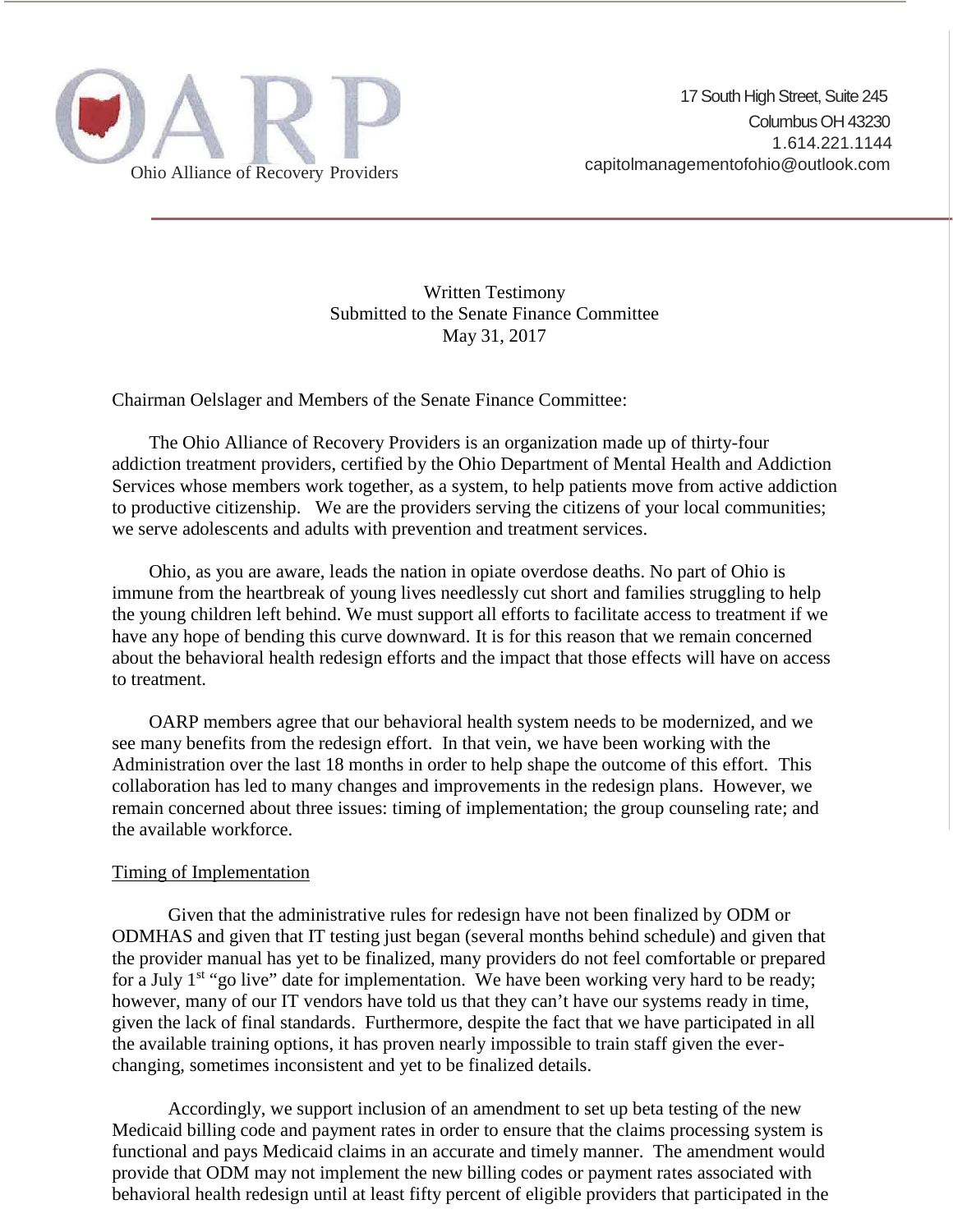beta test have been paid accurately not later than thirty days after the submission of a clean claim.

Alternatively, we would support an amendment that would allow providers who feel ready to opt in to the new redesign system as of July 1, 2017, but would allow those providers who are not ready to opt in to delay participation either on October 1, 2017 or January 1, 2018 at the latest.

## Group Rate

The current redesign plans propose to reimburse \$7.21 per unit of group counseling when provided by paraprofessional staff. The current reimbursement rate for that service is \$9.52 per unit. (It is important to note that the current rate was set in 1997 and has not been increased since.) The proposal represents a 24% cut to our most utilized service. Accordingly, we are very worried about the impact of these cuts to our "bottom line." Forty percent of Ohio's behavioral health providers have only 30 days of cash on hand; Sixty percent have only 60 days or less. By reducing the rate for our most utilized service, providers will be forced to dip into their reserves to stay afloat. This problem will be exacerbated by payment delays that result for problems or confusion with the new reimbursement system. It is not a stretch to say that many providers could find themselves in financial trouble very quickly under this scenario. Many agencies, to avoid financial trouble, will be forced to cut back on services leading to layoffs and clients not able to access services. This will result in additional overdoses, waiting lists, and/or other consequences of untreated opioid addiction. Given the current epidemic in Ohio, we cannot afford to lose a single provider to financial disaster caused by redesign. We need all hands on deck and all providers serving as many Ohioans as their capacity allows in order to beat this epidemic.

Accordingly, we would support an amendment to require ODM to pay the current rate of \$9.52 per unit for group counseling provided by a paraprofessional. In addition, we would support an amendment to ensure that behavioral health providers do not experience cash flow difficulties due to issues associated with implementation of behavioral health redesign. The amendment would require that ODM and the MCOs not deny payment of claims submitted by behavioral health providers for the newly redesigned services and payment rates associated with behavioral health redesign for a twelve-month period after implementation of behavioral health redesign due to issues associated with behavioral health redesign requirements. It could be a "pay and post" system similar to what ODM has used with other systems in the past.

## Workforce

The redesign plan emphasizes service delivery by highly credentialed staff. We recognize the important role that various provider types play in a comprehensive healthcare approach to treatment. That said, much of our workforce consists of very effective paraprofessional staff, namely chemical dependency counselor assistants (CDCAs). Some providers have almost 50% of their staff as CDCAs.